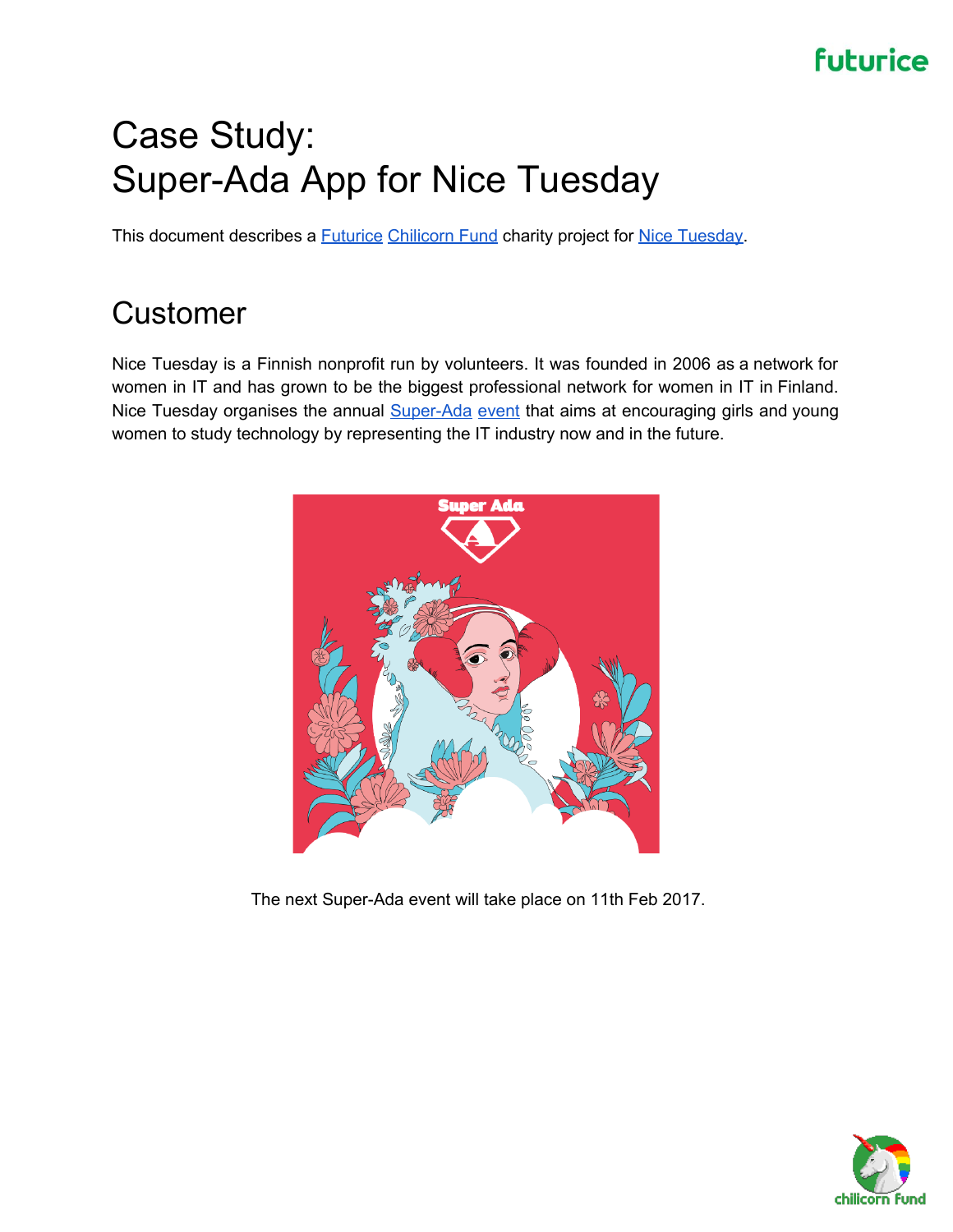### **Challenge**

In 2017 the Super-Ada event is organised for the fourth time. The main goal is to attract especially girls and young women between 16 and 22 years to the IT industry. In addition to that, the event brings together female influencers, learning institutions and corporations within the industry.

The primal theme of the event is a fun competition track consisting of different technology-related work tasks. The girls compete in teams of 3-4. There are eight different stations and the winning team will be rewarded with summer jobs.

The event has grown in popularity and would benefit of an app for the competitors and the companies that give them grades. This being an IT event, it will also make it seem more professional for the attendees.

There has also been some international interest towards the event concept. Having the concept supported by apps would make it easier to copy to other countries.

#### Chosen approach

There are three different use cases that the solution needs to cover:

- The people attending the event should be encouraged to visit every company station to undertake the tasks there
- The companies need an easy way to grade the teams
- The admin manages the attendee lists and forms them into teams

Additionally, if there's a tie between the top teams in the competition, the admins would like to have a way to resolve it without relying on drawing lots.

We decided that for the teams (attendees) and the companies having actual apps is a sensible solution. For the admins, however, a simple web based user interface is better. As a result we set out to design and build two apps and a backend with some admin views. All of these elements are fairly simple.

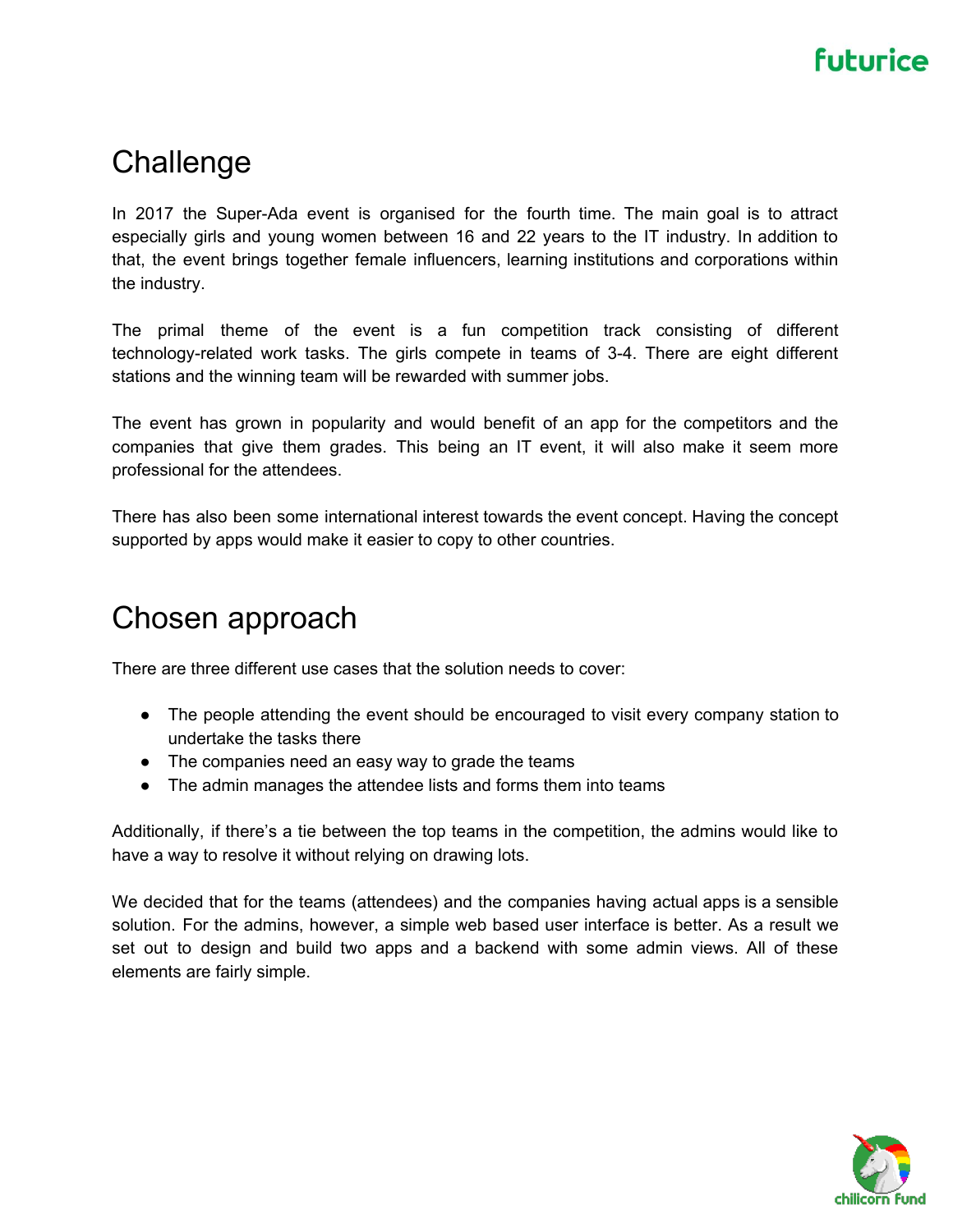The team app should allow the team to:

- Set a team description
- Take a team picture
- Find out where the company stations are, and which ones they have attended
- See their team score
- Solve a puzzle of some sort, to get extra points (this is for resolving the tie)

The company app should allow the company representatives present in the event to:

- Easily find the team currently visiting them
- Grade the performance of the team

The admin functionality required:

- Add attendees and teams to the system
- Add companies to the system
- List, modify, and delete all the added information
- See the team scores

For the app technology we decided to go with React Native. This gives us both Android and IOS support, using mainly the same codebase. For the backend we chose Node.js and PostgreSQL.

Choosing this stack allowed us to use [Pepperoni](http://getpepperoni.com/) – Futurice's open source react native blueprint for building cross-platform mobile experiences rapidly with ready-to-use integrated building blocks for common mobile app features.

#### Project

Futurice senior designer Annina Antinranta kicked off the design together with Super-Ada founder Suvi Erjanti. Several sessions later the basic functionality for the app was ready, and Futurice designer Alena Parshina started with the graphical design.

We had agreed with Minna Kivihalme, director at [Haaga-Helia](http://www.haaga-helia.fi/en/frontpage) University of Applied Sciences, that their students will implement the apps. This would be done through their Softala [concept,](http://www.softala.fi/) where students create services and solutions for companies. Softala lecturer and software development teacher Juha Hinkula introduced us to the student group, and we got the project underway.

Our student group: Markus Mäkelä, Sari Nuolivirta, Miika Mäkiniemi, Kai Lehto, Juha Paavola, Petri Kortelainen, Jere Vilkkula, and Tuuli Tiilikainen. Great team!

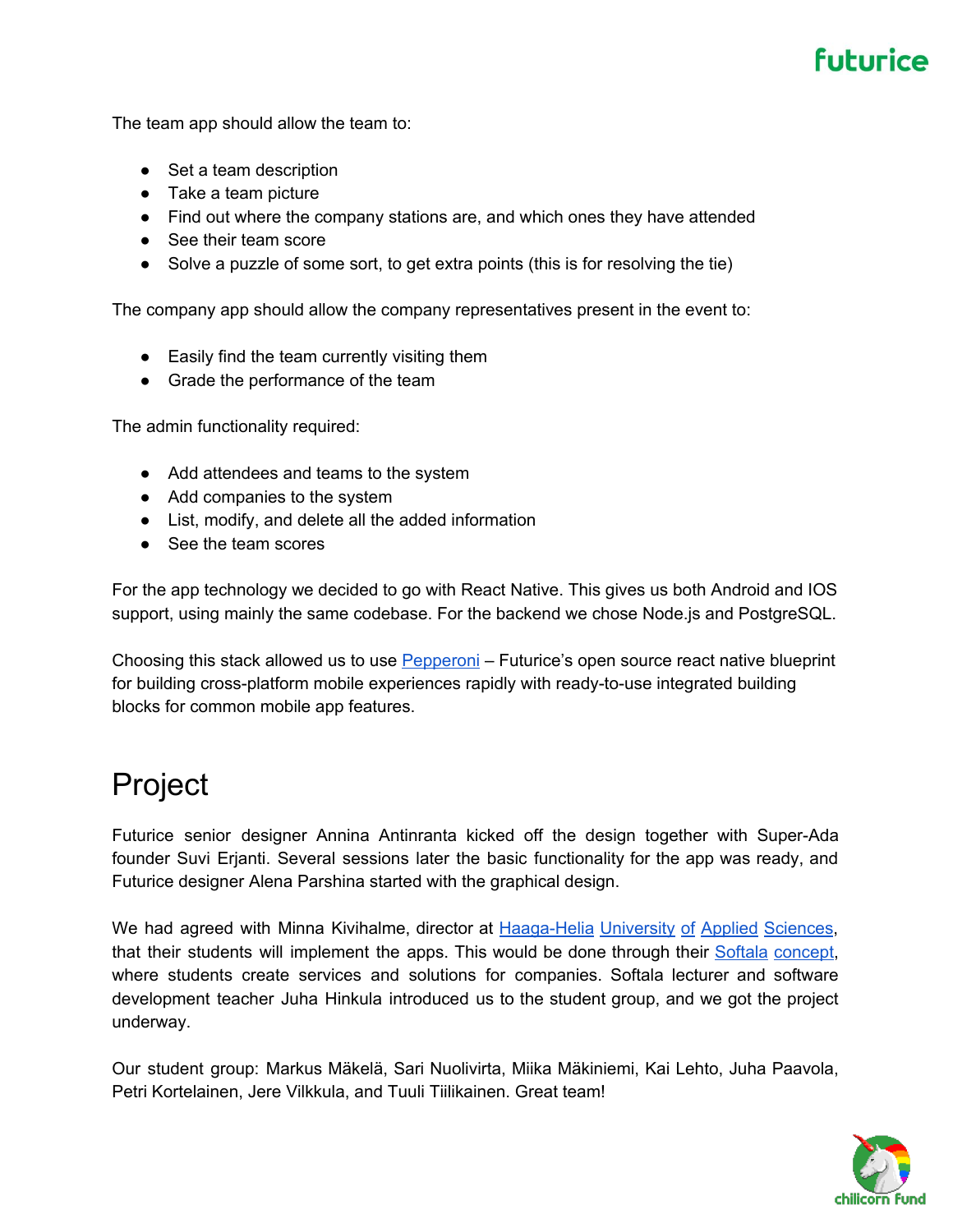As Futurice's [Pepperoni](http://getpepperoni.com/) was chosen to be the tech stack for the implementation, it wasn't difficult for us to provide mentoring and coaching for the team. We arranged our André Medeiros, the creator of Cycle.js, to give the team an introduction to React Native.

Futurice developer Rasmus Eskola started to work with the team about a day each week to help with practicalities. Later in the project our Riku Rouvila, a [Tammerforce](https://tammerforce.futurice.com/) developer, arranged a hands-on [Redux](https://github.com/reactjs/redux) course for the team.

The team has been working on the apps and making some design calls supported by our designers. Currently the Softala project is nearing its end and we have had a few sprint reviews for the results. The customer has been happy with the results.

The apps are looking good. Some tweaks need to be completed by Futurice now that the school project has ended, and of course testing and production deployment. It has been a very ambitious project, but it went well. We have already agreed to continue cooperation with Softala the coming year.

As a side track Alena redesigned the **[Super-Ada](http://www.superada.net/) website** to a modern look that goes well with the apps. The student team could not have stretched to do the technical website revamp, but fortunately another Tammerforce developer Viljami Kuosmanen stepped up and implemented the changes.

#### Super-Ada App

Some screenshots from the app:

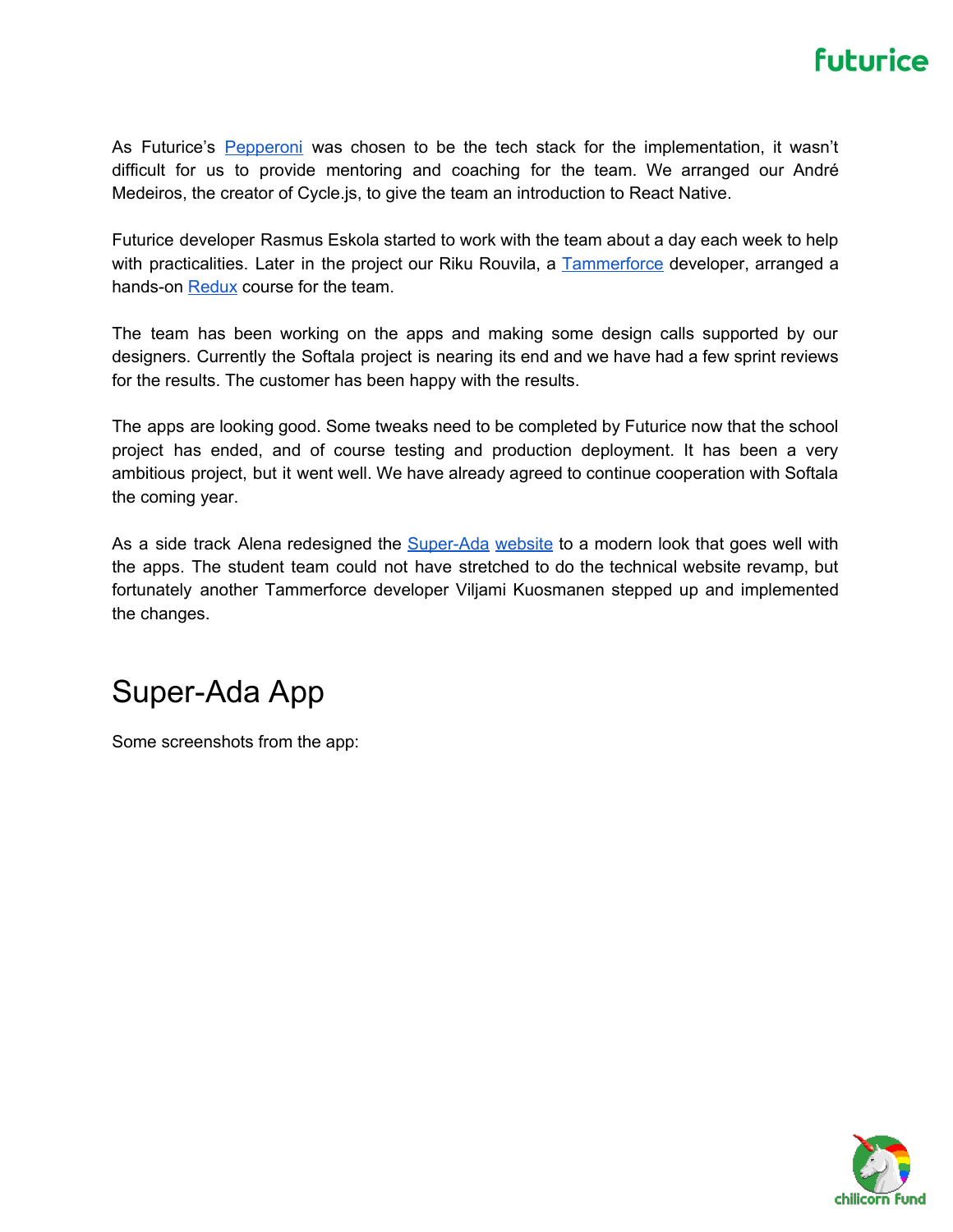

The admin backend is just a simple browser viewable collection of lists, allowing basic user management, listing, and reviewing the received feedback from the participants.

#### What next?

We are still finalising the app at the time of writing. The new website for Super-Ada is going live.

At the event Futurice will be present – we are one of the eight companies who hold stations there – and we will gather feedback on how our apps work, so that we can do some improvements after the event, if necessary.

We will also publish the entire infrastructure as open source before the Super-Ada event.

### More information

If you are interested in this project or solution, get in touch!

**Futurice** Teemu Turunen, Corporate Hippie [teemu.turunen@futurice.com](mailto:teemu.turunen@futurice.com)